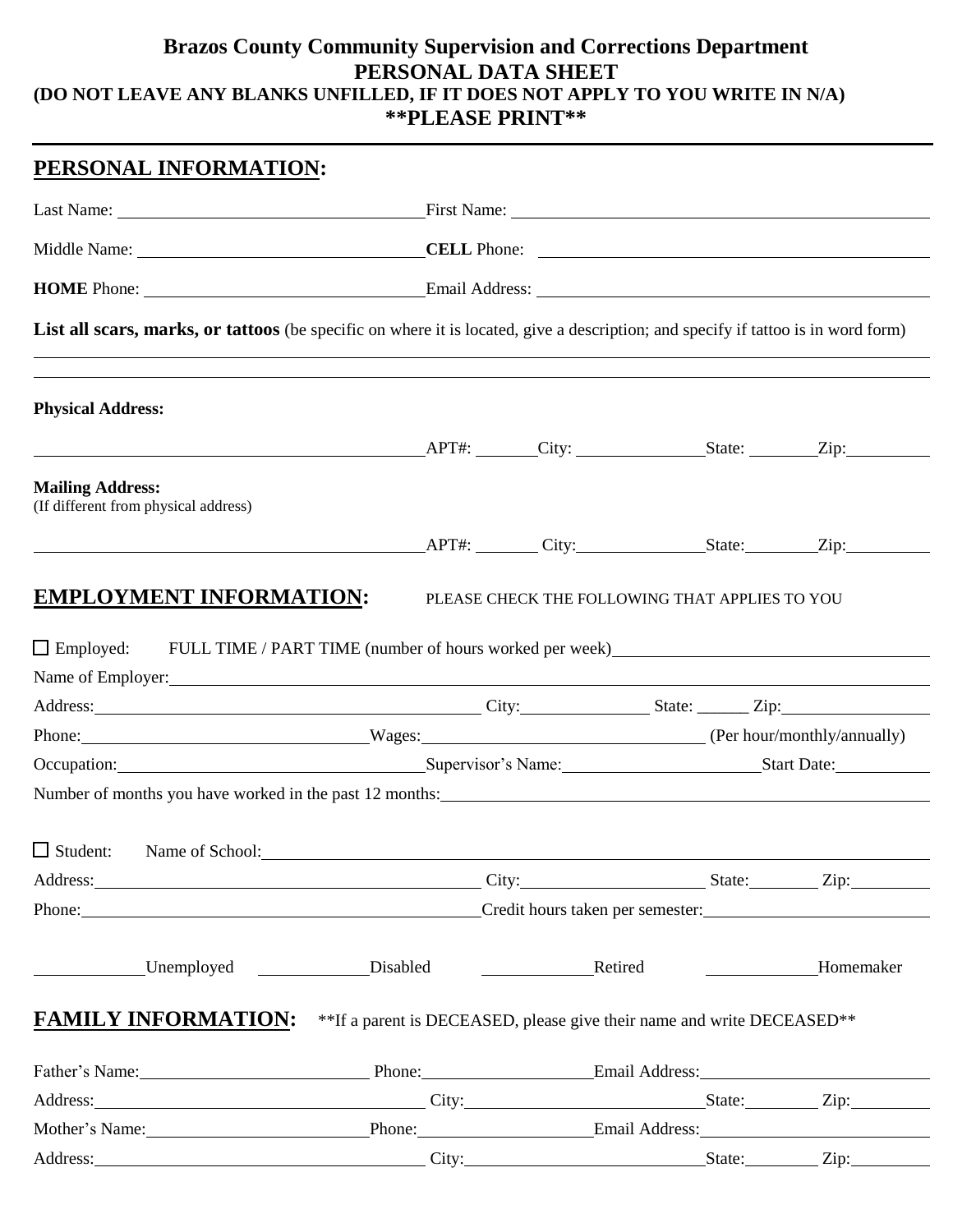## **FAMILY INFORMATION Continued:**

| Spouse's Name:     | Phone:   | Email Address:        |      |
|--------------------|----------|-----------------------|------|
| Address:           | City:    | State:                | Zip: |
| Spouse's employer: |          | Length of employment: |      |
| Employer Address:  | $Citv^.$ | State:                | Zin: |

### **REFERENCES:**

List 2 individuals with whom you keep in close contact with who has a telephone number and address in order to process your paperwork. (Ex: Boss, Co-Worker, Friend, Neighbor, Relative, DO NOT LIST YOUR PARENTS OR ANYONE THAT LIVES WITH YOU)

|                                                          | Home Phone: Cell Phone: Cell Phone: Email Address: Canadian Communication Cell Phone:                                                                                                                                               |                                |               |                                       |
|----------------------------------------------------------|-------------------------------------------------------------------------------------------------------------------------------------------------------------------------------------------------------------------------------------|--------------------------------|---------------|---------------------------------------|
|                                                          | 2. Name: Relationship: Relationship:                                                                                                                                                                                                |                                |               |                                       |
|                                                          | Address: <u>Address:</u> Aproximate Aproximate Aproximate Aproximate City: State: Zip: Zip:                                                                                                                                         |                                |               |                                       |
|                                                          | Home Phone: Cell Phone: Cell Phone: Email Address: Canadian Communication Cell Phone:                                                                                                                                               |                                |               |                                       |
| DEMOGRAPHIC:                                             |                                                                                                                                                                                                                                     |                                |               |                                       |
| $D.O.B:$ / / SEX: Male / Female                          |                                                                                                                                                                                                                                     |                                |               |                                       |
|                                                          | RACE: African American / Asian / Pacific Islander / Caucasian / Hispanic / Native American / Alaskan Native                                                                                                                         |                                |               |                                       |
|                                                          | HAIR COLOR: Black / Blonde / Strawberry / Brown / Gray / Red / Auburn / White / Sandy / Bald                                                                                                                                        |                                |               |                                       |
|                                                          | <b>EYE COLOR:</b> Black / Blue / Brown / Gray / Green / Hazel <b>HEIGHT:</b> WEIGHT:                                                                                                                                                |                                |               |                                       |
|                                                          |                                                                                                                                                                                                                                     |                                |               |                                       |
|                                                          | HS Diploma or GED? YES / NO HIGHEST SCHOOL GRADE COMPLETED: 5, 6, 7, 8, 9, 10, 11, 12,                                                                                                                                              |                                |               |                                       |
|                                                          | <b>MARITAL STATUS: MARRIED / SINGLE / DIVORCED / SEPARATED / WIDOWED</b>                                                                                                                                                            |                                |               |                                       |
| (This total includes you, your spouse and # of children) | Total Number of Dependents: Social Security #: Social Security # 2007                                                                                                                                                               |                                |               |                                       |
|                                                          |                                                                                                                                                                                                                                     |                                |               |                                       |
|                                                          | State Issued: <u>New State Issued:</u> Expiration Date: New York: New York: New York: New York: New York: New York: New York: New York: New York: New York: New York: New York: New York: New York: New York: New York: New York: N |                                |               |                                       |
| <b>AUTO INFORMATION:</b>                                 |                                                                                                                                                                                                                                     |                                |               |                                       |
|                                                          | Make: Model: Model: Auto Body: 2/4 DOOR Color:                                                                                                                                                                                      |                                |               |                                       |
| Year:                                                    | License Plate #:                                                                                                                                                                                                                    |                                | State Issued: |                                       |
|                                                          | Are you currently or have you ever served in the U.S.Military?                                                                                                                                                                      | Yes                            |               | <b>NO</b> (if yes, check boxes below) |
| $\Box$ Active                                            | $\Box$ Retired                                                                                                                                                                                                                      | $\Box$ General discharge       |               |                                       |
| <b>Active Reserve</b>                                    | Disabled veteran                                                                                                                                                                                                                    | Other than Honorable discharge |               |                                       |
| <b>National Reserve</b>                                  | Entry level separation                                                                                                                                                                                                              | <b>Bad Conduct discharge</b>   |               |                                       |
| Inactive reserve                                         | $\Box$ Honorable discharge                                                                                                                                                                                                          | $\Box$ Dishonorable discharge  |               |                                       |